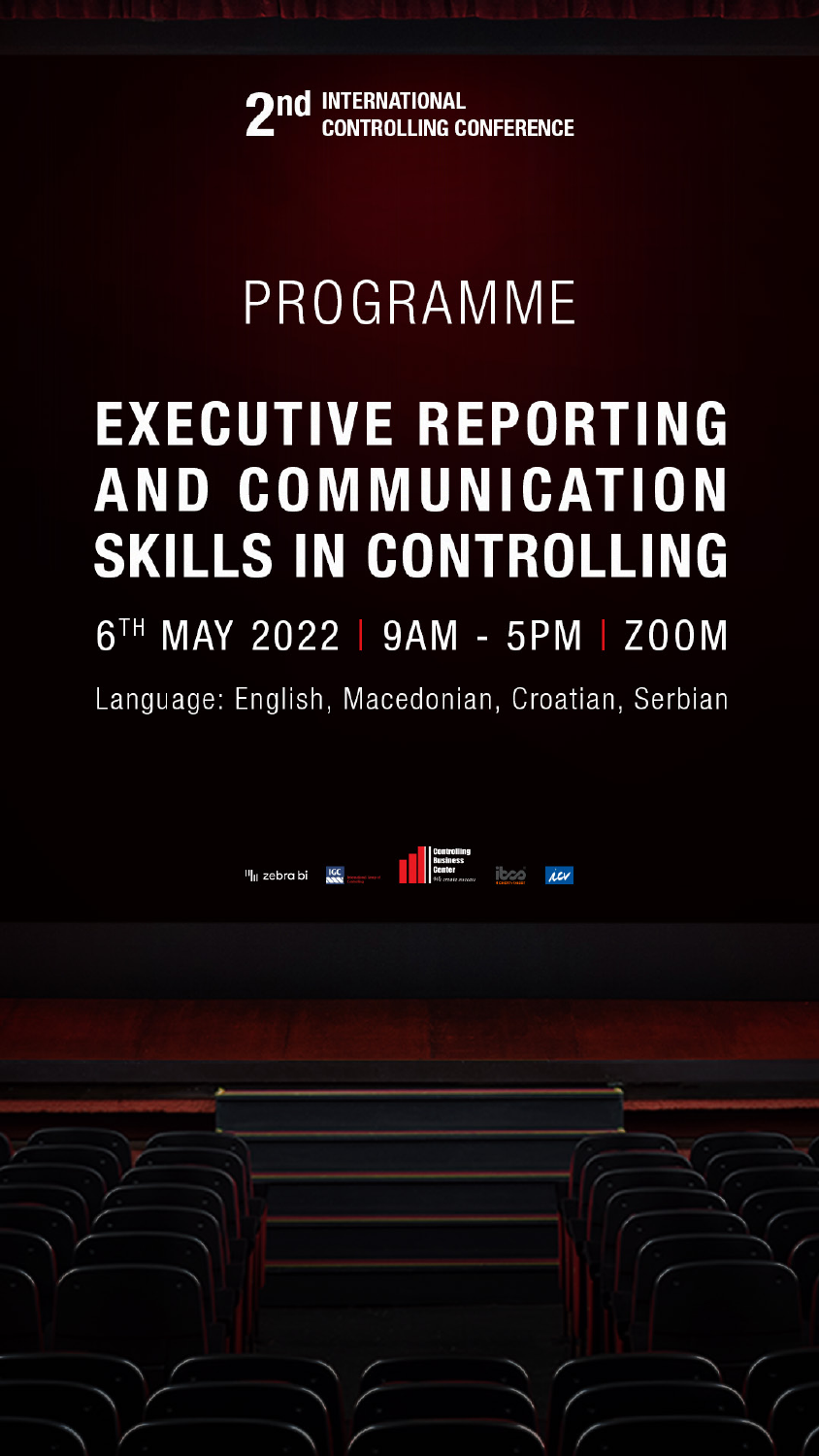# **ORGANIZED BY: CONTROLLING BUSINESS CENTER**

# **CONFERENCE THEME:**

The theme of this conference is EXECUTIVE REPORTING AND COMMUNICATION SKILLS IN CONTROLLING which is inspired by management's need to get clear and transparent reports designed to detect strengths and weaknesses of the organization. The effective communication with all consumers of company reports is a two-way process and therefore the sender of the report must send a clear message to the recipient and at the same time ensure that the message sent is well received and understood.

As professionals in our field, we encounter various types of management reports every day. They may be prepared in different form such as Power Point, Excel tables or graphs, diagrams, written report or email and is presented to the management. This raises the following questions:

Are we satisfied with the quality of the reports we make?

Are managers satisfied with the quality of the reports they receive?

Do we want to impress the management with effective reports that are clear and visually appealing?

Is it possible to quickly, clearly and effectively prepare a report that will delight the management?

You have probably received reports with 100 Power Point slides composed with different chart types and 3D pie charts in multiple colors or you may have analyzed a monthly report that has 50 pages, and on each page, there is an XLS table with 20 rows and 50 columns.

Have you encountered a report that does not have a clear message or feedback from the recipient?

How aware are we of our business communication skills?

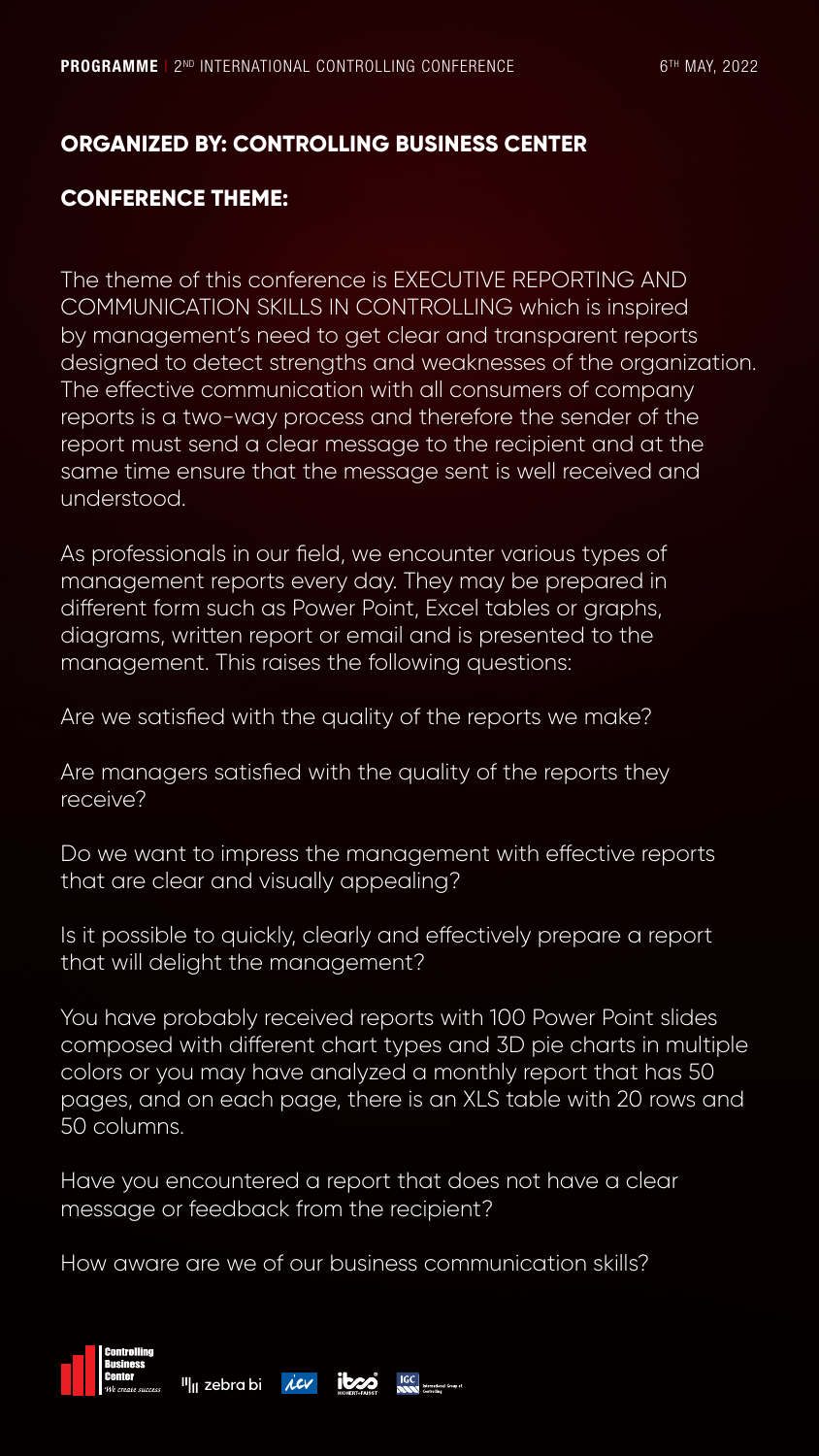We will get the answer to all these questions from numerous experienced lecturers on the subject.

In order to respect the social distance and the numerous restrictions, the event will be held online.

## **WHAT TO EXPECT?**

This conference will be an extraordinary event in the area of controlling having remarkable domestic and international panelists from Germany, Poland, Slovenia, Croatia, Macedonia and Serbia who will share practical examples from their area of expertise.

This event will be held on, 06 May, 2022 from 09:00 - 17:00 and will cover various topics with specific examples through which we'll try to solve many dilemmas, doubts, questions and concerns related to daily communication within or outside the companies.

# **WHO IS THE CONFERENCE FOR?**

This conference is for all business owners, controllers in all levels of management, managers of all organizational tiers, owners of business processes, analysts, IT experts working on business solutions that support controlling and reporting (BI, DW, planning), finance and accounting managers, and everyone who has interest to implement the new way of managing organizations through increasing their efficacy and effectivity.

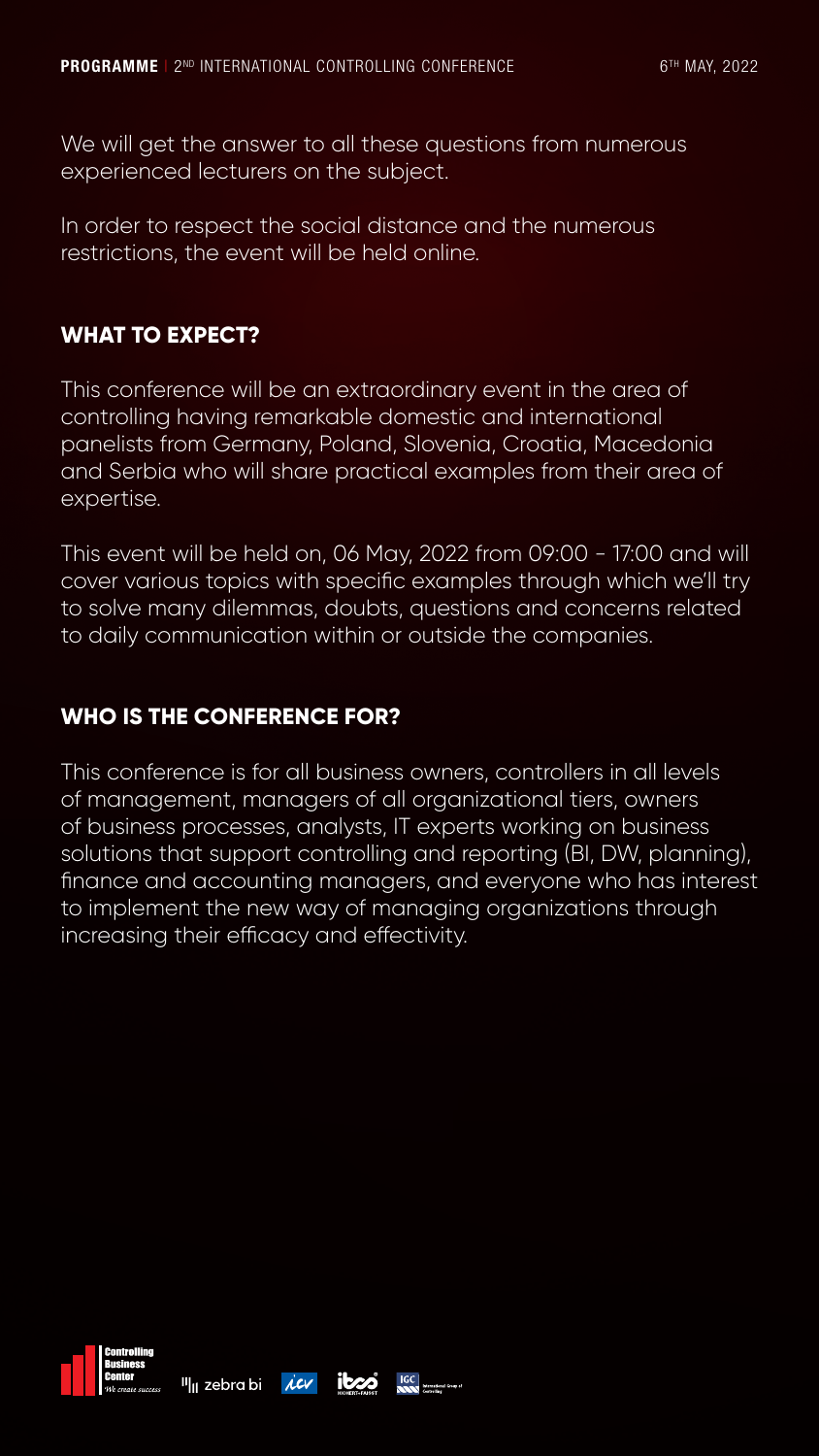# **CONFERENCE DETAILS:**

- Registration fee for the event: 80 EUR (4,200 den), for members of the ICV and students of the Controlling Academy the price is 50 EUR (3,150 den), for students and unemployed the price is 40 EUR (MKD 2,420). Application deadline is 04 May, 2022.
- To register or request more information about the event please send email to [mitka@controlling.mk](mailto:mitka%40controlling.mk?subject=); or call +389 71 334 845
- Only registered participants who make payment until the deadline will be able to join the event. Every participant will receive a unique link to join the event
- Communication languages: English, Croatian, Bosnian, Serbian and Macedonian
- The conference will be open 30 min before the start.
- Presentation slides will be sent to all the participants after the conference.
	-
- Recording of the event will not be allowed.
- Any participant can communicate with the panelists through the chat and will receive the answer in the same manner.

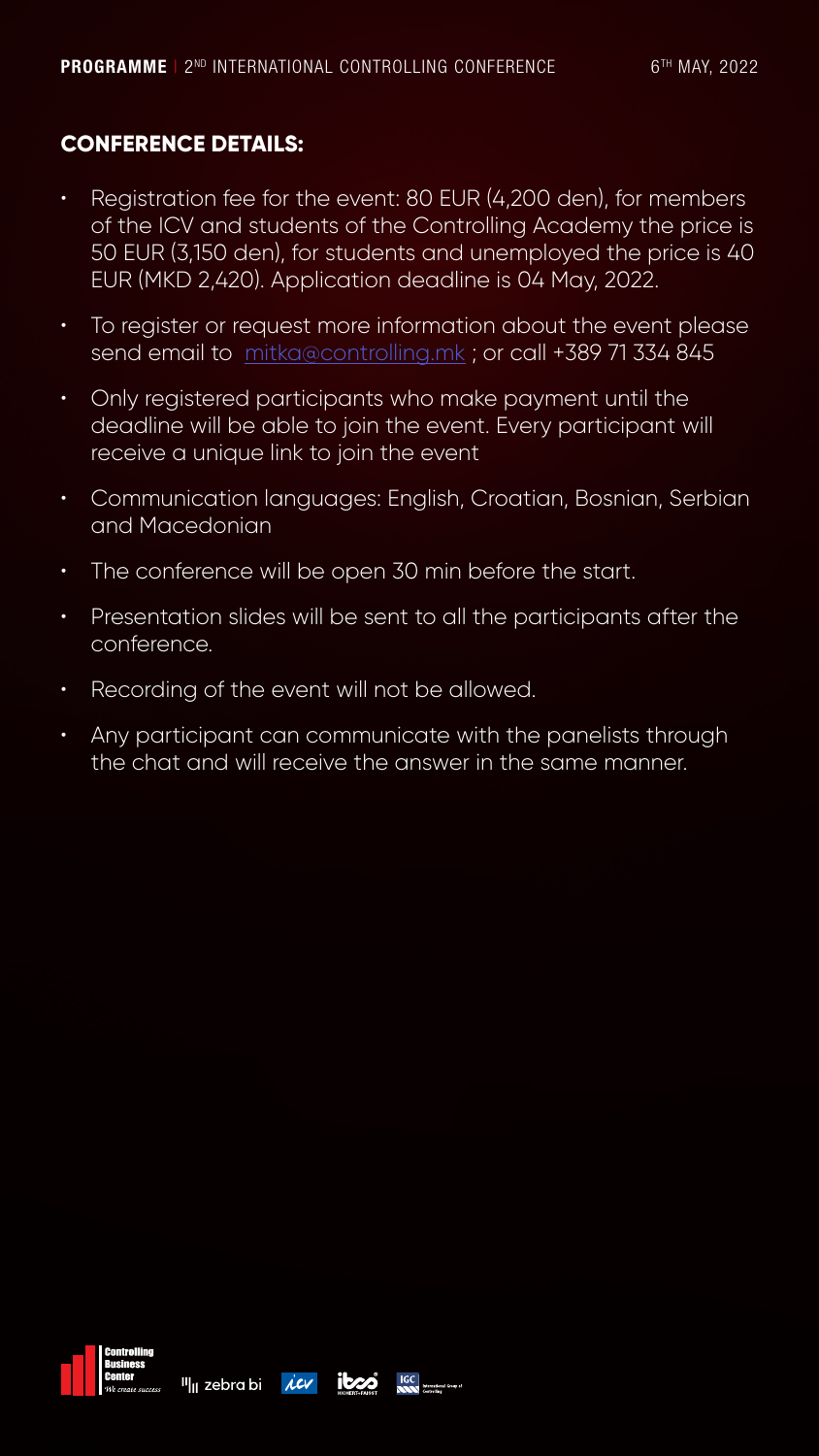# **ПРОГРАМА - 06 МАЈ, 2022**



09:10 – 09:45

#### WHAT EXECUTIVES EXPECT FROM CONTROLLING REPORTS AND DASHBOARDS?

EDYTA SZARSKA | IBCS® Certified Trainer (International Business Communication Standards)



VIOLETA MITKOVSKA | Head of reporting, controlling and plan & analyses in Atlantic Grupa Makedonija



## SUCCESSFUL PRESENTATIONS FOR CONVINCING BUSINESS COMMUNICATIONS **DIETMAR PASCHER | Partner of CA Controller Academie**



#### 11:15 – 11:50

CONFERENCE MODERATOR GROZDANKA IVANOVSKA | Moderator



## REAL-LIFE EXAMPLE – WHAT WE PRESENT TO THE MANAGEMENT?

09:50 – 10:25

09:05 – 10:00

10:30 – 11:10

#### CONSUMER-CENTRIC INSIGHTS

MSC - MIOMIR ZIVADINOVIC | RRP & Digital Lead – Japan Tobacco International



09:00 – 09:05

#### CONFERENCE OPENING

MITKA MOJSOVSKA | Kontroling Biznis Centar – Skopje – certified trainer and partner of CA Controller Academie München, ICV WG for Macedonia